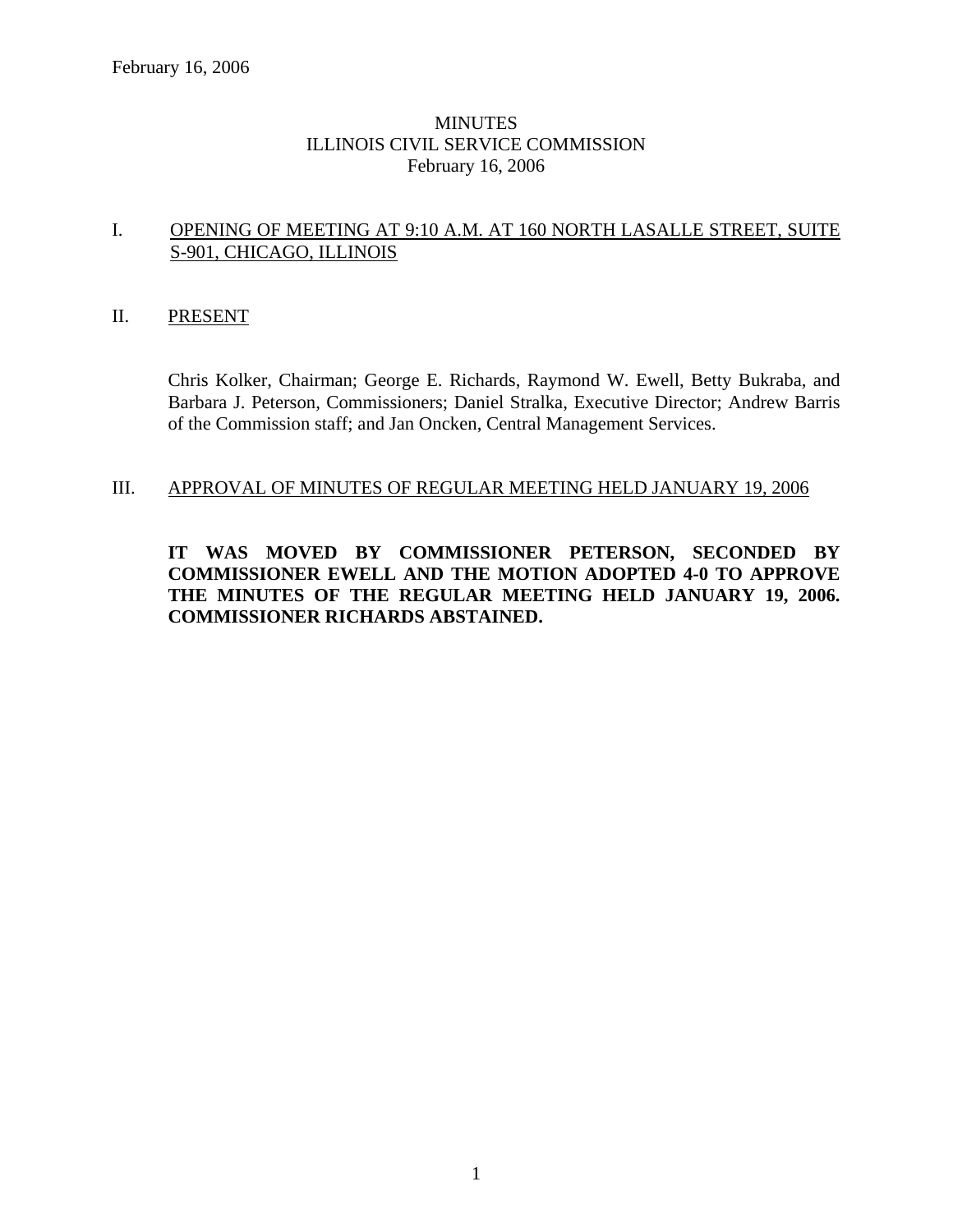# IV. EXEMPTIONS UNDER SECTION 4d(3) OF THE PERSONNEL CODE

# **A. Report on Exempt Positions**

| <u>Exemple fositions</u>               |           |                  |
|----------------------------------------|-----------|------------------|
|                                        | Total     | Number of Exempt |
| <u>Agency</u>                          | Employees | <b>Positions</b> |
|                                        |           |                  |
|                                        |           |                  |
|                                        |           |                  |
|                                        |           |                  |
|                                        |           |                  |
|                                        |           |                  |
| Children and Family Services 3275 41   |           |                  |
|                                        |           |                  |
|                                        |           |                  |
|                                        |           |                  |
|                                        |           |                  |
|                                        |           |                  |
|                                        |           |                  |
|                                        |           |                  |
|                                        |           |                  |
|                                        |           |                  |
| Environmental Protect. Agency  1068 17 |           |                  |
|                                        |           |                  |
|                                        |           |                  |
|                                        |           |                  |
|                                        |           |                  |
|                                        |           |                  |
|                                        |           |                  |
|                                        |           |                  |
|                                        |           |                  |
|                                        |           |                  |
|                                        |           |                  |
|                                        |           |                  |
|                                        |           |                  |
|                                        |           |                  |
|                                        |           |                  |
|                                        |           |                  |
|                                        |           |                  |
|                                        |           |                  |
|                                        |           |                  |
|                                        |           |                  |
|                                        |           |                  |
|                                        |           |                  |
|                                        |           |                  |
|                                        |           |                  |
|                                        |           |                  |
|                                        |           |                  |
|                                        |           |                  |
|                                        |           |                  |
|                                        |           |                  |
|                                        |           |                  |
|                                        |           |                  |
|                                        |           |                  |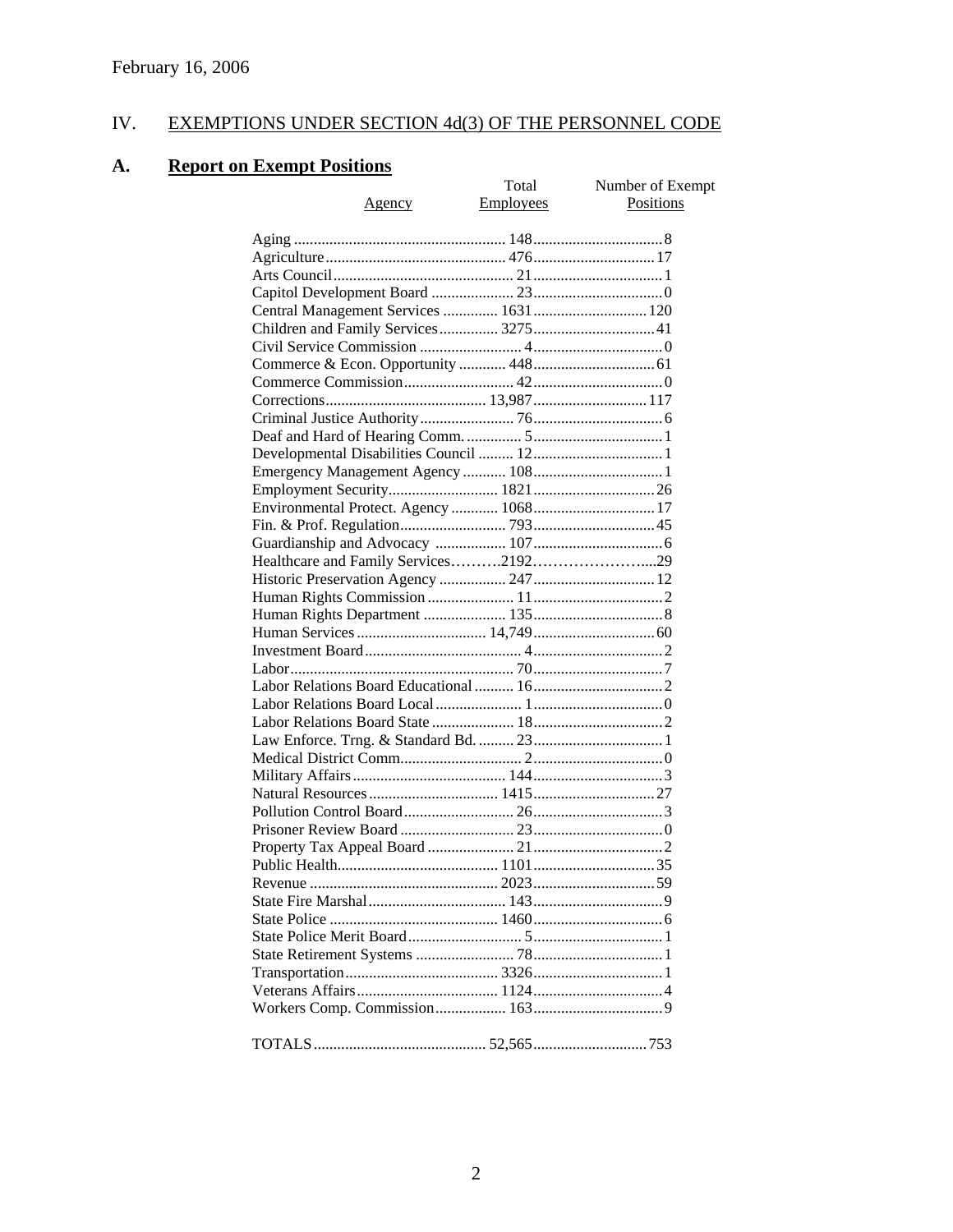#### **B. Governing Rule - Jurisdiction B Exemptions**

- a) Before a position shall qualify for exemption from Jurisdiction B under Section 4d(3) of the Personnel Code, the position shall be directly responsible to:
	- 1. The Governor, or
	- 2. A departmental director or assistant director appointed by the Governor, or
	- 3. A board or commission appointed by the Governor, or
	- 4. The head of an agency created by Executive Order, or the director or assistant director of an agency carrying out statutory powers, whose offices are created by the Governor subject to legislative veto under Article V, Section 11, of the Constitution of 1970, which agency head, director, or assistant director may themselves be subject to exemption under Section 4d(3), or
	- 5. In an agency having a statutory assistant director, a deputy director exercising full line authority under the director for all operating entities of the agency, provided the statutory role of assistant director is vacant or is assigned clearly distinct and separate duties from the deputy director and as a colleague to him, or
	- 6. A line position organizationally located between the director and/or assistant director and a subordinate statutorily exempt position(s), provided the position proposed for exemption has line authority over the statutory exempt position(s), or
	- 7. The elected head of an independent agency in the executive, legislative, or judicial branch of government.
- b) If a position meets the above criterion, it must, in addition, be responsible for one or more of the following before it shall be approved as exempt:
	- 1. Directs programs defined by statute and/or departmental, board, or commission policy or possess significant authority when acting in the capacity of a director of programs to bind the agency.
	- 2. Makes decisions in exercising principal responsibility for the determination or execution of policy which fix objectives or state the principles to control action toward operating objectives of one or more divisions, such decisions being subject to review or reversal only by the director, assistant director, board or commission.
	- 3. Participates in the planning and programming of departmental, board, or commission activities, integrating the plans and projections of related divisions, and the scheduling of projected work programs of those agencies.
	- 4. Makes decisions in exercising principal responsibility for the determination or execution of policy which fix objectives or state the principles to control action toward operating objectives of one or more divisions, such decisions being subject to review or reversal only by the director, assistant director, board or commission.
	- 5. Participates in the planning and programming of departmental, board, or commission activities, integrating the plans and projections of related divisions, and the scheduling of projected work programs of those agencies.

\* \* \*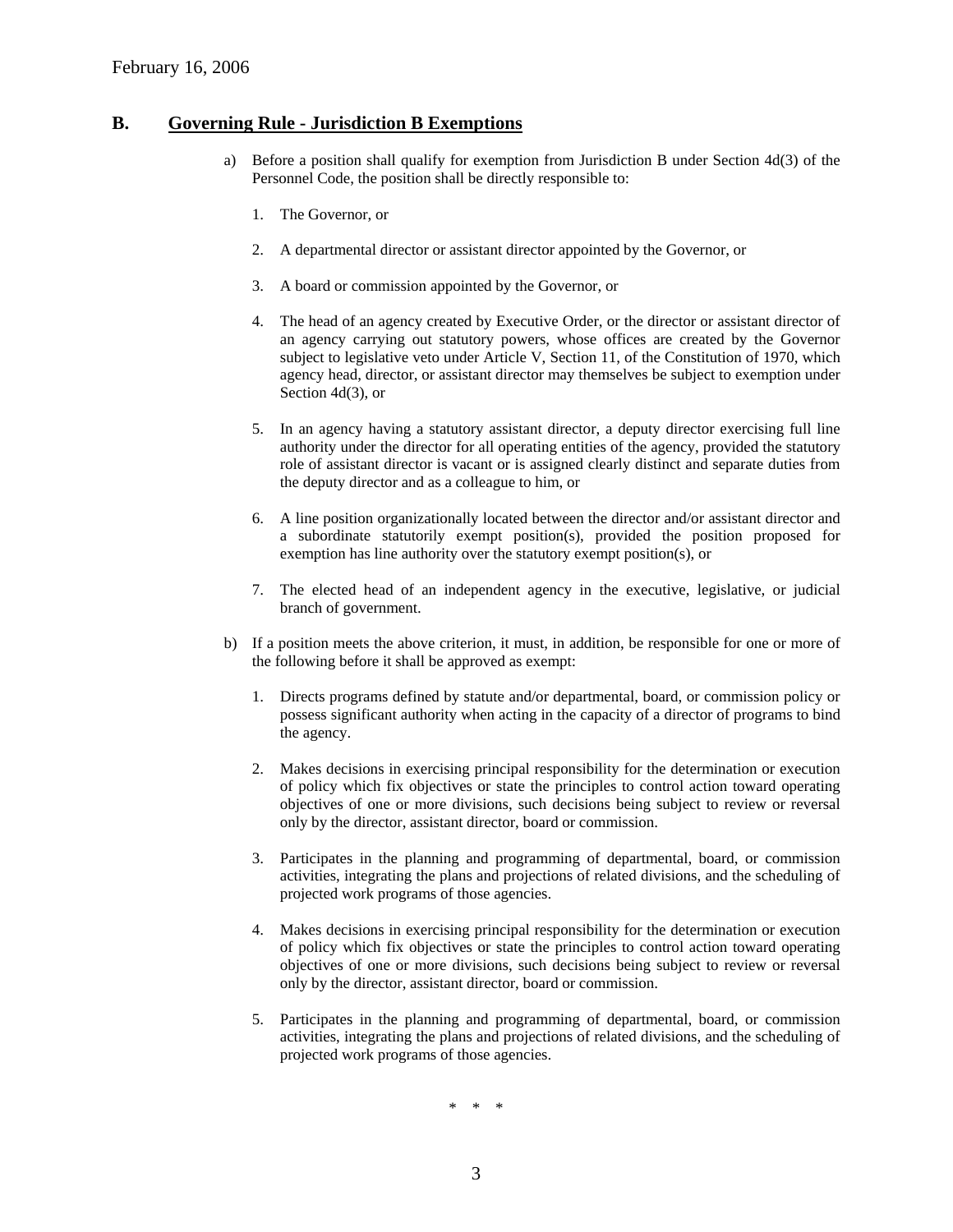# **C. Requests for 4d(3) Exemption**

- As to Item C, Executive Director Daniel Stralka reported that the Illinois Department of Public Health provided sufficient information regarding the vacant 4d(3) positions in the agency that staff was now prepared to recommend exemption for this position.
- As to Item D, Executive Director Daniel Stralka reported that it has substantial responsibilities in the area of foreign investment and therefore, staff was recommending exemption.
- As to Item E, Executive Director Daniel Stralka reported that the agency has not yet responded to an inquiry for additional information so staff was not prepared to make a recommendation.
- As to Item F, Executive Director Daniel Stralka reported that while the position has significant principal policy responsibilities in developing immigration policies for the State of Illinois, staff had concerns as it had only a tangential relationship with the Illinois Workers' Compensation Commission. After raising this issue, it was agreed that the position's responsibilities made it more suitable for the Department of Human Services. Appropriate changes were made to the submission and staff recommended exemption.

# **IT WAS MOVED BY COMMISSIONER RICHARDS, SECONDED BY COMMISSIONER PETERSON AND THE MOTION UNANIMOUSLY ADOPTED TO GRANT OR CONTINUE THE REQUESTS FOR 4D(3) EXEMPTION FOR THE FOLLOWING POSITIONS:**

### **The following 4d(3) requests for exemption were granted at the February 16, 2006 meeting:**

Illinois Department of Public Health

| <b>Position Number:</b>  | 40070-20-07-100-00-01                        |
|--------------------------|----------------------------------------------|
| <b>Position Title:</b>   | Senior Public Service Administrator          |
| Bureau/Division:         | Director's Office – Hearing Review           |
| <b>Functional Title:</b> | Chief Administrative Law Judge               |
| Incumbent:               | None                                         |
| Supervisor:              | Assistant Director (Reports to the Director) |
| Location:                | <b>Sangamon County</b>                       |

Illinois Department of Commerce and Economic Opportunity

| <b>Position Number:</b>  | 40070-42-00-096-00-01                                     |
|--------------------------|-----------------------------------------------------------|
| <b>Position Title:</b>   | Senior Public Service Administrator                       |
| Bureau/Division:         | Director's Office/Illinois Trade Office                   |
| <b>Functional Title:</b> | Manager, Foreign Direct Investment Program                |
| Incumbent:               | None                                                      |
| Supervisor:              | Director, Illinois Trade Office (Reports to the Director) |
| Location:                | <b>Cook County</b>                                        |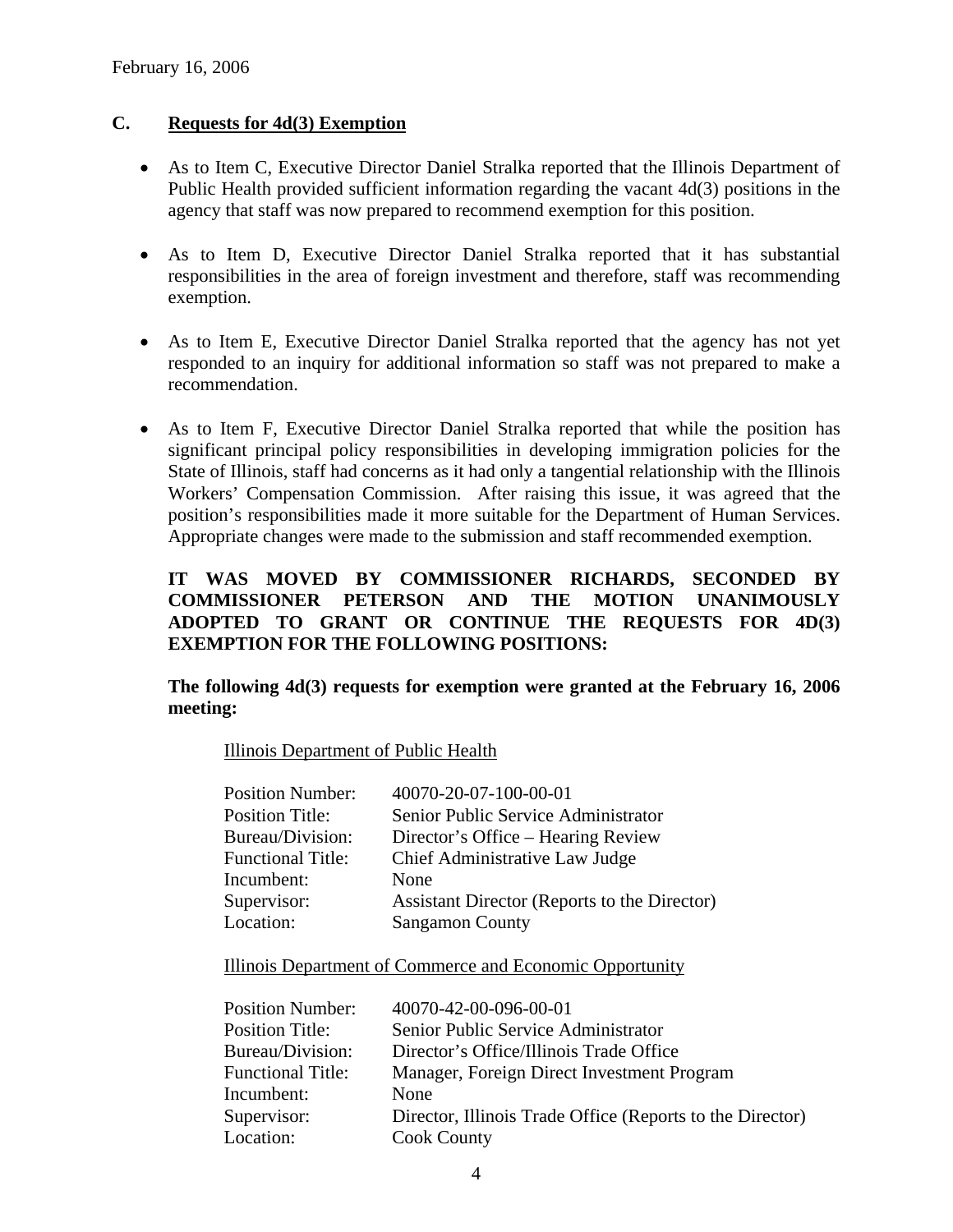### **The following 4d(3) request for exemption was continued until the March 16, 2006 meeting:**

#### Illinois Department of Human Services

| <b>Position Number:</b>  | 40070-10-10-000-00-01                              |
|--------------------------|----------------------------------------------------|
| <b>Position Title:</b>   | Senior Public Service Administrator                |
| Division:                | <b>Office of Business Services</b>                 |
| <b>Functional Title:</b> | Director of the Office of Business Services        |
| Incumbent:               | None                                               |
| Supervisor:              | Chief Operations Officer (Reports to the Director) |
| Location:                | <b>Sangamon County</b>                             |

## **IT WAS MOVED BY CHAIRMAN KOLKER, SECONDED BY COMMISSIONER BUKRABA AND THE MOTION UNANIMOUSLY ADOPTED TO GRANT THE REQUEST FOR 4D(3) EXEMPTION FOR THE FOLLOWING POSITION:**

### **The following 4d(3) request for exemption was granted at the February 16, 2006 meeting:**

#### Illinois Department of Human Services**\***

| <b>Position Number:</b>  | 40070-10-12-200-00-01                          |
|--------------------------|------------------------------------------------|
| <b>Position Title:</b>   | Senior Public Service Administrator            |
| Bureau/Division:         | <b>Assistant Secretary's Office</b>            |
| <b>Functional Title:</b> | Director, Immigration Policy Office and        |
|                          | Latino Worker Safety Panel                     |
| Incumbent:               | None                                           |
| Supervisor:              | Assistant Secretary (Reports to the Secretary) |
| Location:                | <b>Cook County</b>                             |
|                          |                                                |

 **\***Initially submitted from the Illinois Workers' Compensation Commission as position 40070-50-37-900-00-01.

### V. MOTION TO GO INTO EXECUTIVE SESSION

**IT WAS MOVED BY CHAIRMAN KOLKER, SECONDED BY COMMISSIONER RICHARDS, AND BY ROLL CALL VOTE THE MOTION UNANIMOUSLY ADOPTED TO HOLD AN EXECUTIVE SESSION TO CONSIDER APPEALS FILED WITH THE COMMISSION PURSUANT TO SUBSECTIONS 2(c)(1), 2(c)(4) AND 2(c)(11) OF THE OPEN MEETINGS ACT.** 

| <b>PETERSON</b> | <b>YES</b> | KOLKER YES         |  |
|-----------------|------------|--------------------|--|
| <b>EWELL</b>    | <b>YES</b> | <b>BUKRABA YES</b> |  |
| <b>RICHARDS</b> | YES.       |                    |  |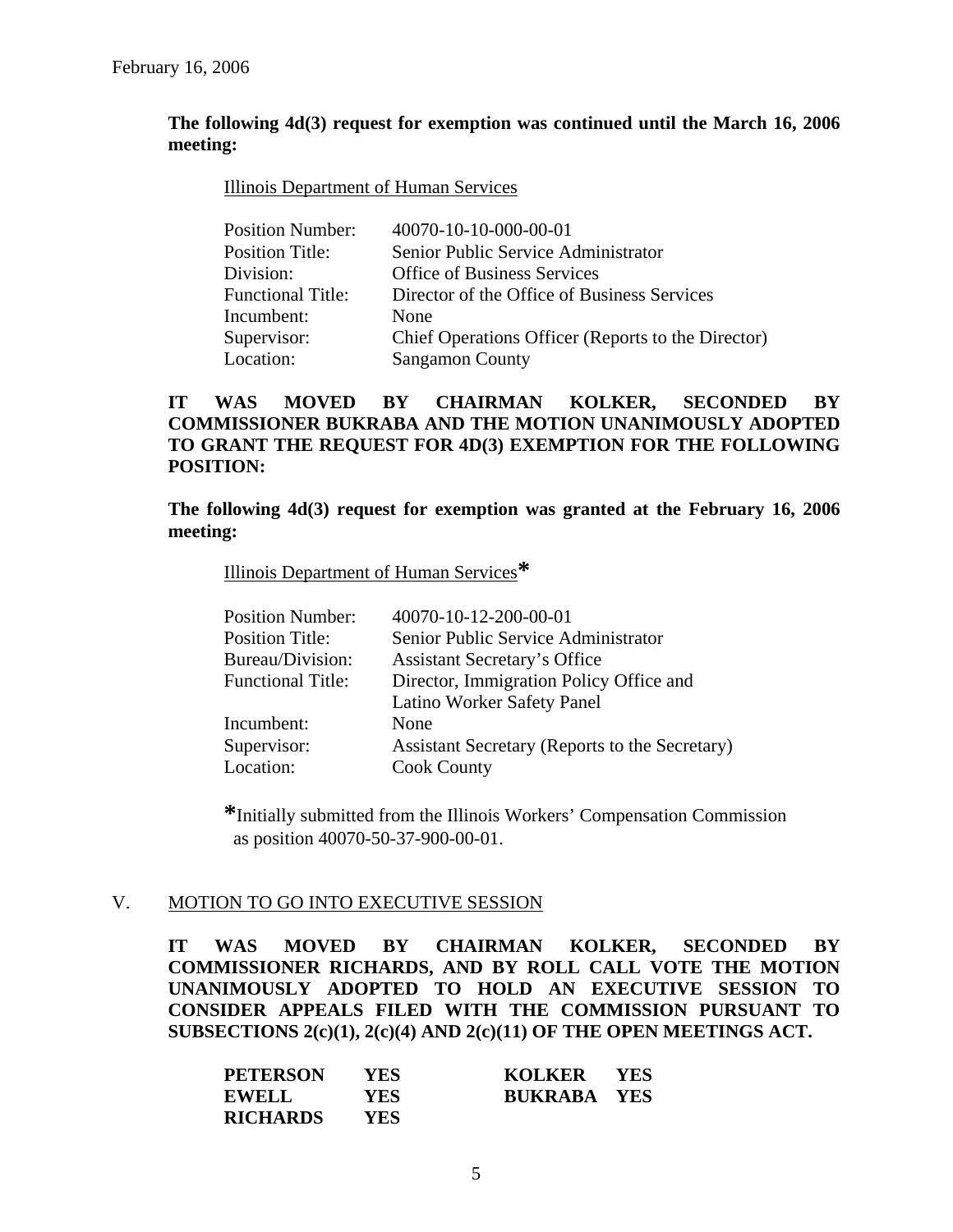#### VI. RECONVENE MEETING

Upon due and proper notice the regular meeting of the Illinois Civil Service Commission was reconvened at 160 North LaSalle Street, Chicago, Illinois at 9:50 a.m.

#### PRESENT

Chris Kolker, Chairman; George E. Richards, Raymond W. Ewell, Betty Bukraba, and Barbara Peterson, Commissioners; Daniel Stralka, Executive Director; and Andrew Barris of the Commission staff.

### VII. NON-MERIT APPOINTMENT REPORT

The Personnel Code permits non-merit appointments for a limited period of time, i.e., emergency appointments shall not exceed 60 days and shall not be renewed, and positions shall not be filled on a temporary or provisional basis for more than six months out of any twelve-month period. Consecutive non-merit appointments are not violative of the Code, however, they do present a possible evasion of merit principles and should be monitored. Set forth below is the number of consecutive non-merit appointments made by each department. These statistics are from the Department of Central Management Services consecutive non-merit report as of January 31, 2006.

| Agency                             | 12/31/05 | 1/31/06 |
|------------------------------------|----------|---------|
| Aging                              |          |         |
| Agriculture                        |          |         |
| <b>Arts Council</b>                |          |         |
| <b>Central Management Services</b> |          |         |
| Children & Family Services         |          |         |
| Comm. & Econ. Opportunity          |          |         |
| <b>Emergency Mgmt. Agency</b>      |          |         |
| <b>Environmental Protection</b>    |          |         |
| Healthcare & Family Services       |          |         |
| <b>Human Services</b>              | 3        |         |
| <b>Natural Resources</b>           | 23       | 10      |
| Transportation                     | 37       | 27      |
| <b>Veterans Affairs</b>            |          |         |
| Total                              | 92       |         |

### VIII. PUBLICLY ANNOUNCED DECISIONS RESULTING FROM APPEAL

## • **DISCHARGE APPEAL**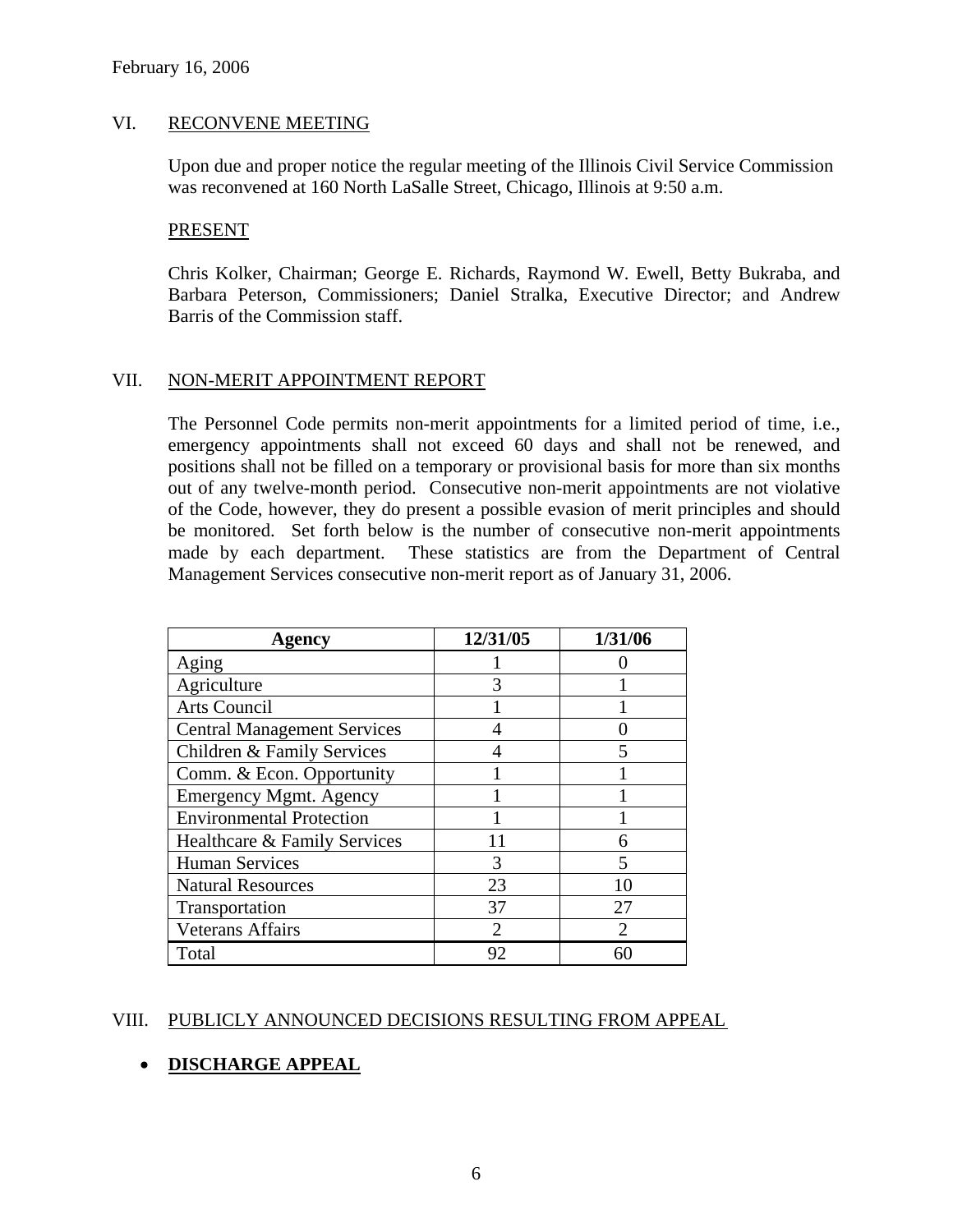## **DA-37-05**

| Petitioner | Carl Laff            | <b>Appeal Date</b>   | 1/22/04                   |
|------------|----------------------|----------------------|---------------------------|
| Agency     | <b>DOT</b>           | <b>Decision Date</b> | 2/03/06                   |
| Type of    | Discharge            | <b>ALJ</b>           | Daniel Stralka            |
| Appeal     |                      |                      |                           |
| Change(s)  | Violation of Drug /  | Recommended          | Charges partially proven; |
|            | Alcohol policy       | Decision             | ALJ recommends 90-day     |
|            | (tested positive for |                      | suspension in lieu of     |
|            | cocaine)             |                      | discharge due to unique   |
|            |                      |                      | factual circumstances.    |

**IT WAS MOVED BY COMMISSIONER RICHARDS, SECONDED BY COMMISSIONER PETERSON AND BY ROLL CALL VOTE OF 3-2 THE MOTION WAS ADOPTED TO MODIFY THE ADMINISTRATIVE LAW JUDGE'S RECOMMENDED DECISION AND AFFIRM DISCHARGE BECAUSE THE RESPONDENT ADMITTED HE KNOWINGLY INGESTED COCAINE IN VIOLATION OF THE AGENCY'S ALCOHOL/DRUG TESTING POLICY AND PROCEDURES, RESULTING IN A POSITIVE DRUG TEST, WHICH, AS EXPLICITLY SET FORTH IN THE AGENCY'S ALCOHOL/DRUG TESTING POLICY AND PROCEDURES, SUBJECTED HIM TO DISCHARGE.** 

| <b>PETERSON</b> | YES  | <b>KOLKER</b>  | NO |
|-----------------|------|----------------|----|
| <b>EWELL</b>    | YES. | <b>RUKRABA</b> | NO |
| <b>RICHARDS</b> | YES. |                |    |

### • **DISCHARGE APPEAL**

### **DA-14-06**

| Petitioner        | <b>Howard Randolph</b>                        | <b>Appeal Date</b>      | 9/06/05                                      |
|-------------------|-----------------------------------------------|-------------------------|----------------------------------------------|
| Agency            | DOC                                           | <b>Decision Date</b>    | 2/01/06                                      |
| Type of<br>Appeal | Discharge                                     | <b>ALJ</b>              | Daniel Stralka                               |
| Change(s)         | Failure to requalify for<br>firearms training | Recommended<br>Decision | Charges proven; ALJ<br>recommends discharge. |

**IT WAS MOVED BY CHAIRMAN KOLKER, SECONDED BY COMMISSIONER EWELL AND BY ROLL CALL VOTE OF 5-0 THE MOTION ADOPTED TO AFFIRM AND ADOPT THE ADMINISTRATIVE LAW JUDGE'S RECOMMENDED DECISION THAT THE CHARGES ARE PROVEN AND DO WARRANT DISCHARGE** 

| <b>PETERSON</b> | YES  | <b>KOLKER</b>  | YES |
|-----------------|------|----------------|-----|
| <b>EWELL</b>    | YES. | <b>BUKRABA</b> | YES |
| <b>RICHARDS</b> | YES. |                |     |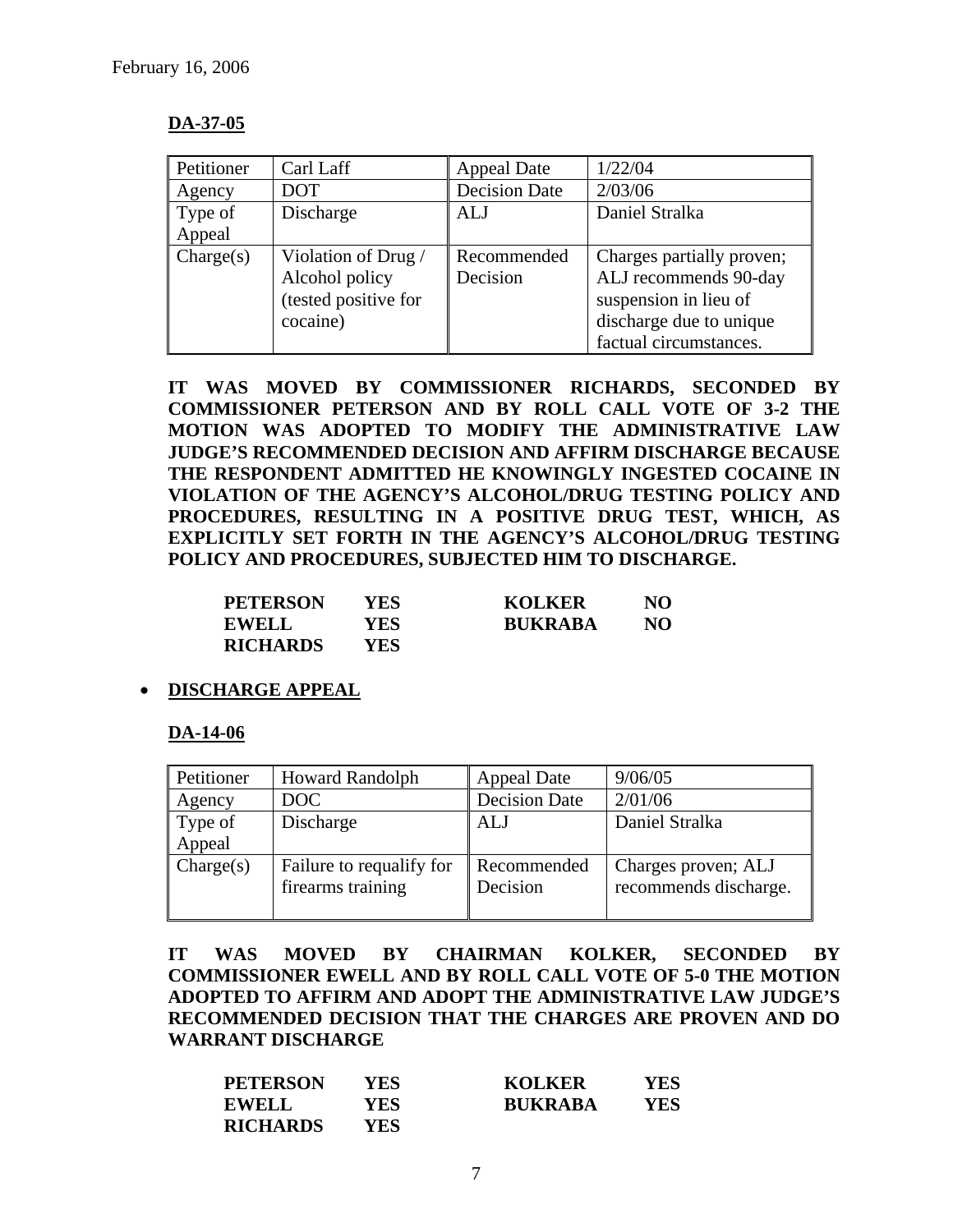# • **ALLOCATION APPEAL**

# **DA-17-05**

| Petitioner | Diana Jo Higgerson                                 | <b>Appeal Date</b>       | 09/13/04                              |
|------------|----------------------------------------------------|--------------------------|---------------------------------------|
| Agency     | <b>CMS</b>                                         | <b>Decision Date</b>     | 01/13/06                              |
| Type of    | <b>Allocation Appeal</b>                           | ALJ                      | <b>Andrew Barris</b>                  |
| Appeal     |                                                    |                          |                                       |
| Change(s)  | Improper allocation of<br>the ISA I classification | Proposal for<br>Decision | ALJ proposes the appeal<br>be denied. |
|            |                                                    |                          |                                       |

**IT WAS MOVED BY COMMISSIONER PETERSON, SECONDED BY COMMISSIONER RICHARDS AND BY ROLL CALL VOTE OF 5-0 THE MOTION ADOPTED TO AFFIRM AND ADOPT THE ADMINISTRATIVE LAW JUDGE'S PROPOSAL FOR DECISION THAT THE APPEAL BE DENIED.** 

| <b>PETERSON</b> | YES | <b>KOLKER</b>  | YES |
|-----------------|-----|----------------|-----|
| <b>EWELL</b>    | YES | <b>RUKRABA</b> | YES |
| <b>RICHARDS</b> | YES |                |     |

### IX. APPEALS TERMINATED WITHOUT DECISION

## • **DISMISSAL**

## **DA-25-06**

|                   | Respondent   Michael Sanders                                   | <b>Appeal Date</b>      | 12/09/05                                                    |
|-------------------|----------------------------------------------------------------|-------------------------|-------------------------------------------------------------|
| Agency            | <b>CMS</b>                                                     | <b>Decision Date</b>    | 01/23/06                                                    |
| Type of<br>Appeal | Discharge                                                      | <b>ALJ</b>              | <b>Andrew Barris</b>                                        |
| Change(s)         | Insubordination<br>(disobeyed an order);<br>conduct unbecoming | Recommended<br>Decision | Settlement; dismissal<br>subject to Commission<br>approval. |

## • **WITHDRAWN**

### **DA-27-06**

|           | Respondent   Harold R. Harris | <b>Appeal Date</b>   | 12/23/05              |
|-----------|-------------------------------|----------------------|-----------------------|
| Agency    | <b>DHS</b>                    | <b>Decision Date</b> | 01/23/06              |
| Type of   | Discharge                     | ALJ                  | Daniel Stralka        |
| Appeal    |                               |                      |                       |
| Change(s) | Conduct unbecoming            | Recommended          | Withdrawn; dismissal  |
|           | (soliciting a bribe)          | Decision             | subject to Commission |
|           |                               |                      | approval.             |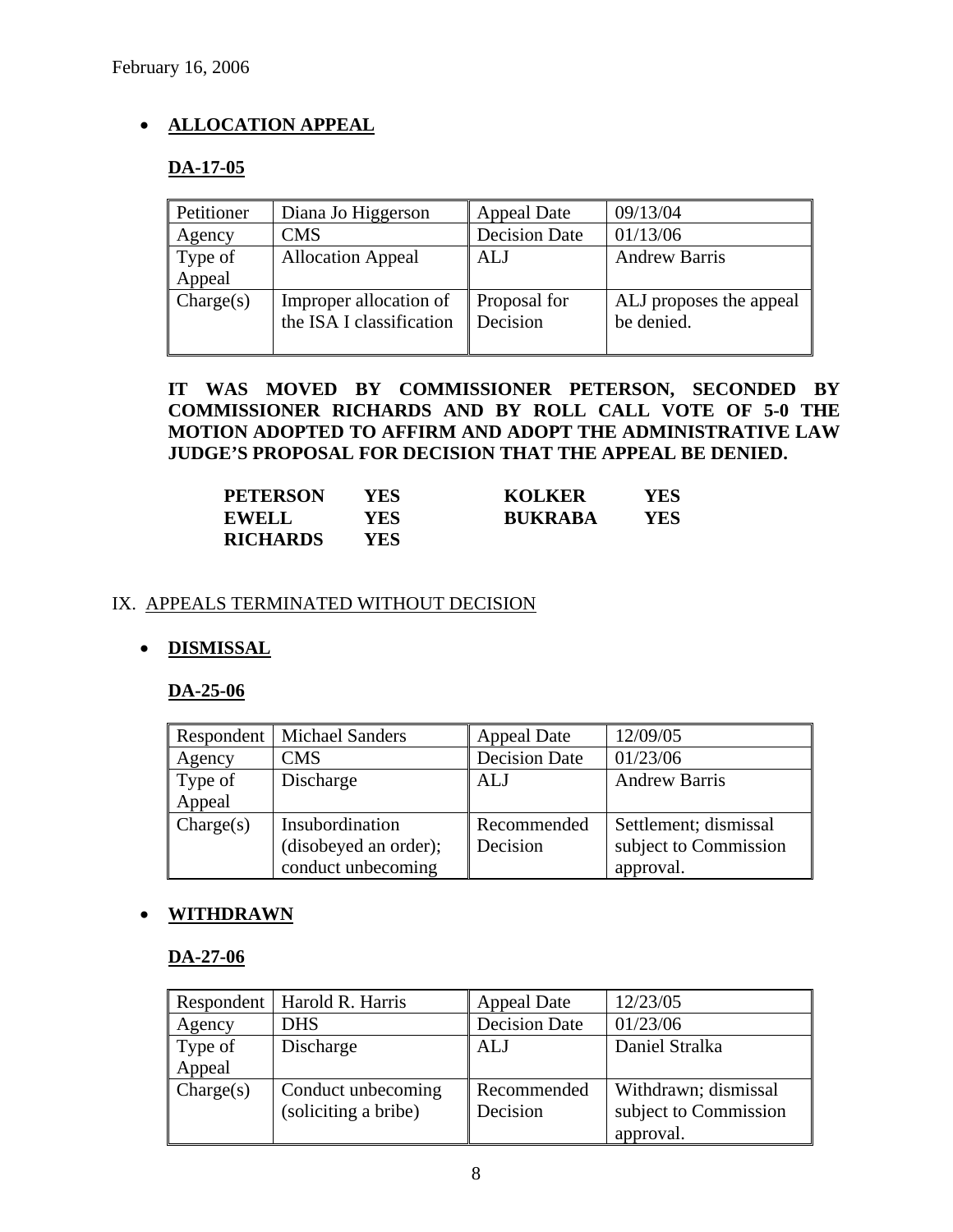**IT WAS MOVED BY COMMISSIONER EWELL, SECONDED BY COMMISSIONER PETERSON AND BY ROLL CALL VOTE OF 5-0 THE MOTION ADOPTED TO AFFIRM AND ADOPT THE ADMINISTRATIVE LAW JUDGES' DECISIONS DISMISSING THE APPEALS OF THE PETITIONERS, MICHAEL SANDERS AND HAROLD R. HARRIS.** 

| <b>PETERSON</b> | YES. | <b>KOLKER</b>  | YES |
|-----------------|------|----------------|-----|
| <b>EWELL</b>    | YES  | <b>BUKRABA</b> | YES |
| <b>RICHARDS</b> |      |                |     |

### X. AMENDMENTS IN CLASS SPECIFICATIONS

**The Director of Central Management Services submitted the following class titles for revision:** 

Current Position Titles

Weatherization Specialist I Weatherization Specialist II Weatherization Specialist III Weatherization Specialist Trainee

Veterans Service Officer

Corrections Parole Agent Corrections Senior Parole Agent

Plumbing Inspector

#### **Class Specifications**

• Assistant Executive Director Andrew Barris summarized the Classification Analysis Reports submitted by Central Management Services.

**IT WAS MOVED BY COMMISSIONER RICHARDS, SECONDED BY COMMISSIONER BUKRABA AND THE MOTION ADOPTED 5-0 TO APPROVE THE REVISION OF THE FOLLOWING CLASS SPECIFICATIONS FOR THE FOLLOWING CLASS TITLES TO BE EFFECTIVE MARCH 1, 2006.** 

**Weatherization Specialist I Weatherization Specialist II Weatherization Specialist III Weatherization Specialist Trainee**

**Veterans Service Officer**